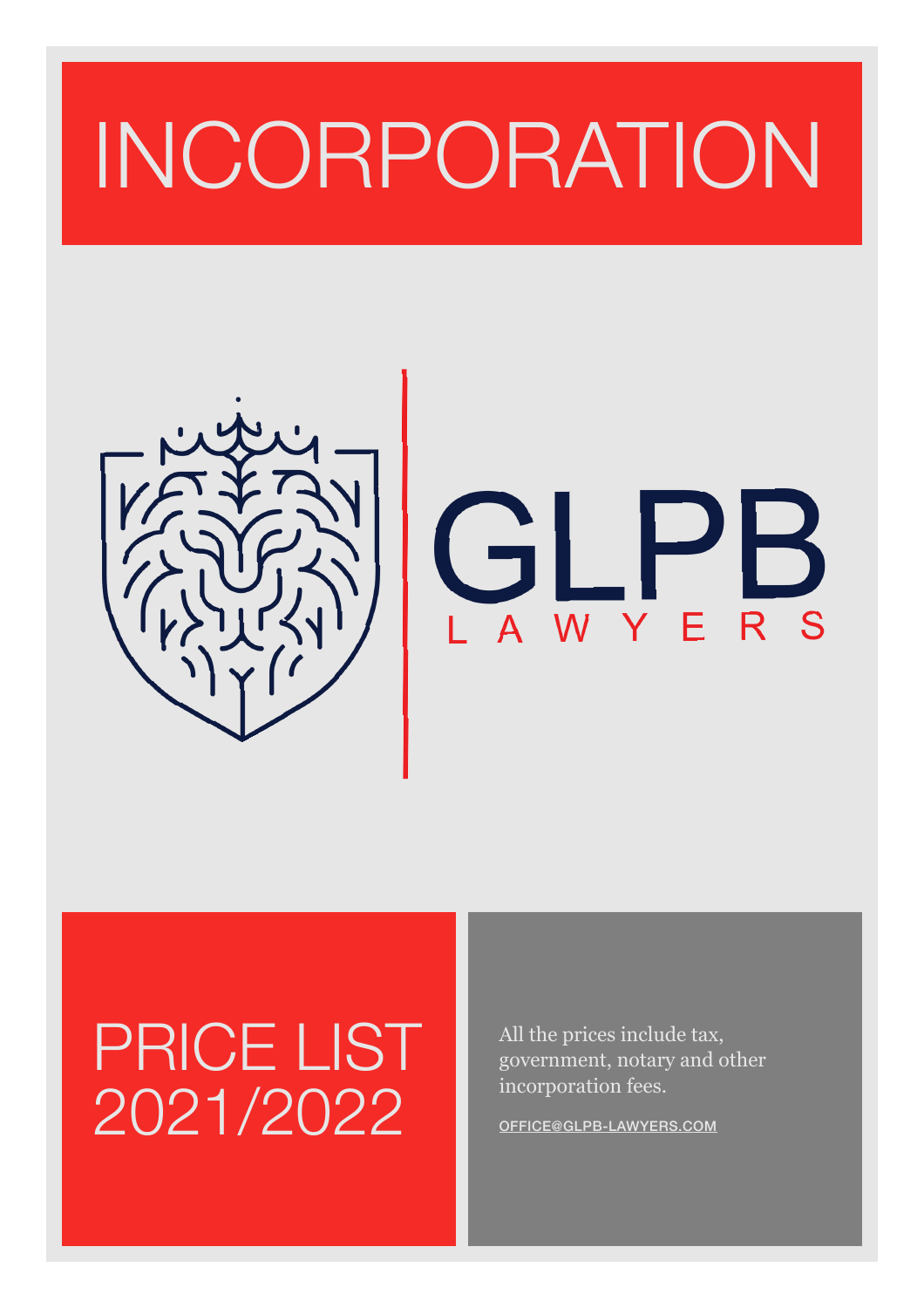| <b>Country</b>          | <b>Incorporation cost</b> | Annual government fee - 2nd year |
|-------------------------|---------------------------|----------------------------------|
| <b>Australia</b>        | 12 000                    | 760                              |
| <b>Bangladesh</b>       | 11 000                    | $\mathsf{O}\xspace$              |
| <b>Brunei</b>           | 15 000                    | 3 100                            |
| Cambodia                | 12 000                    | $\mathsf{O}\xspace$              |
| <b>China</b>            | 15 000                    | $\mathsf 0$                      |
| <b>Hong Kong</b>        | 6 0 0 0                   | 1 450                            |
| India                   | 13 000                    | 1700                             |
| Indonesia               | 15 000                    | $\mathsf{O}\xspace$              |
| Japan                   | 13 000                    | $\mathsf 0$                      |
| <b>Kazakhstan</b>       | 10 000                    | $\mathsf{O}\xspace$              |
| Kyrgyzstan              | 11 000                    | 2 150                            |
| Labuan                  | 9 0 0 0                   | 1570                             |
| <b>Laos</b>             | 11 000                    | $\mathsf{O}\xspace$              |
| <b>Malaysia</b>         | 9 0 0 0                   | 1 470                            |
| <b>Marshall Islands</b> | 5 5 0 0                   | 750                              |
| <b>Mauritius (GBC)</b>  | 15 000                    | $\mathsf{O}\xspace$              |
| <b>Mongolia</b>         | 12 000                    | 2 0 6 0                          |
| <b>New Zealand</b>      | 6 0 0 0                   | $\mathsf 0$                      |
| <b>Pakistan</b>         | 15 000                    | $\mathsf{O}\xspace$              |
| <b>Papua New Guinea</b> | 15 000                    | 4 0 0 0                          |
| <b>Philippines</b>      | 15 000                    | $\mathsf 0$                      |
| <b>Singapore</b>        | 9 0 0 0                   | 600                              |
| <b>Sri Lanka</b>        | 10 000                    | 3 6 5 0                          |
| <b>South Korea</b>      | 9 0 0 0                   | 1 0 0 0                          |
| <b>Taiwan</b>           | 12 000                    | $\mathsf 0$                      |
| <b>Tajikistan</b>       | 12 000                    | $\mathsf{O}\xspace$              |
| <b>Thailand</b>         | 25 000                    | $\mathsf 0$                      |
| <b>Turkmenistan</b>     | 22 000                    | $\mathsf 0$                      |
| <b>Uzbekistan</b>       | 12 000                    | $\mathsf 0$                      |
| Vietnam                 | 18 000                    | $\mathsf{O}\xspace$              |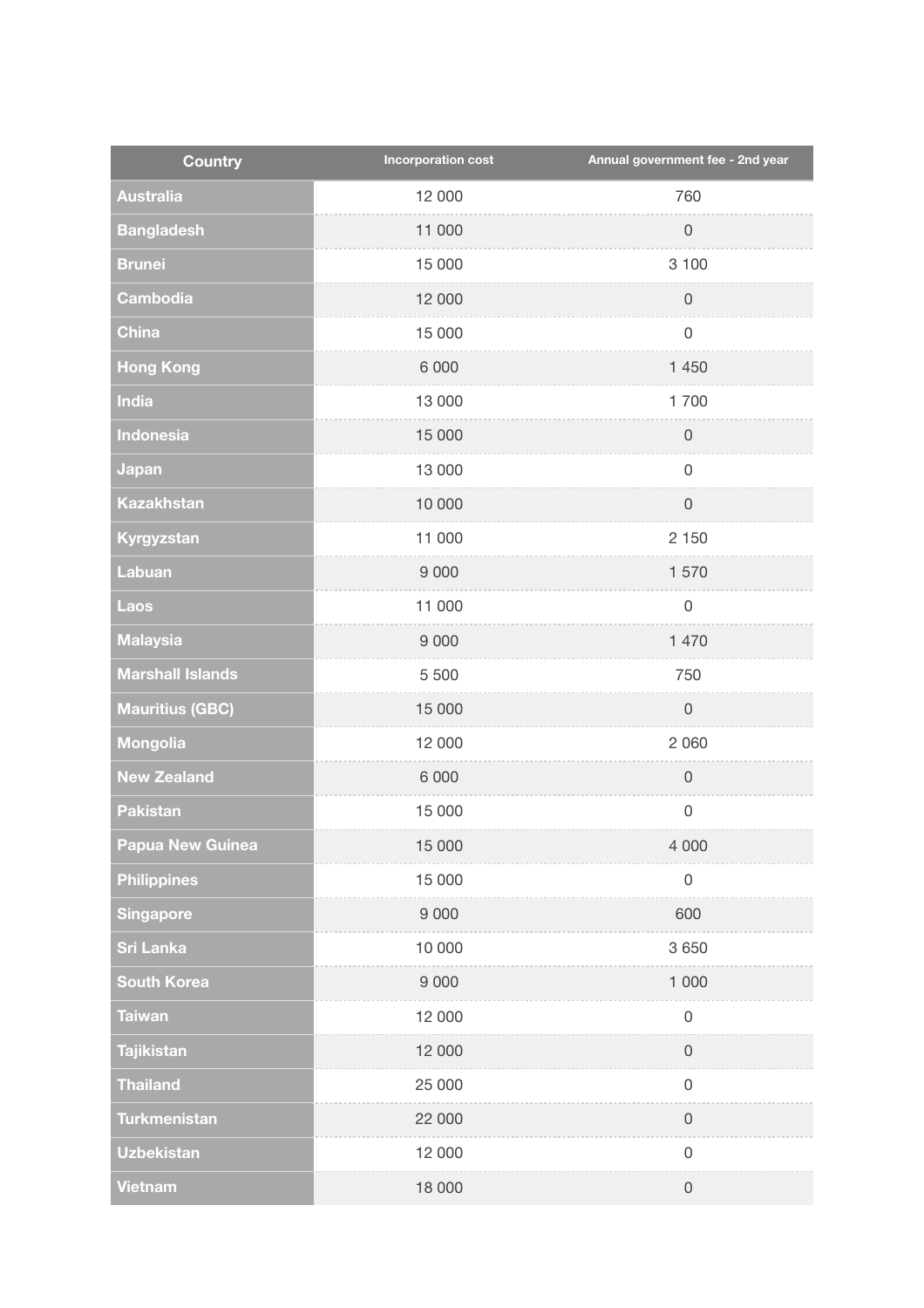| <b>Country</b>                  | <b>Incorporation cost</b> | Annual government fee - 2nd year |
|---------------------------------|---------------------------|----------------------------------|
| <b>Abu Dhabi</b>                | 21 000                    | 2 5 5 0                          |
| Ajman                           | 20 000                    | 3 200                            |
| <b>Algeria</b>                  | 11 000                    | $\mathsf 0$                      |
| <b>Angolo</b>                   | 60 000                    | 9590                             |
| <b>Bahrain</b>                  | 22 000                    | 1580                             |
| <b>Benin</b>                    | 8 0 0 0                   | $\mathsf 0$                      |
| <b>Botswana</b>                 | 8 0 0 0                   | $\mathsf 0$                      |
| <b>Burkina Faso</b>             | 12 000                    | $\mathsf 0$                      |
| <b>Burundi</b>                  | 10 000                    | $\mathsf 0$                      |
| <b>Cameroon</b>                 | 12 000                    | $\mathsf{O}\xspace$              |
| <b>Central African Republic</b> | 12 000                    | 2 500                            |
| <b>Chad</b>                     | 24 000                    | 10 640                           |
| Congo                           | 11 000                    | 3 6 3 0                          |
| <b>Dubai</b>                    | 18 000                    | 1 550                            |
| <b>Egypt</b>                    | 19 000                    | 2 4 5 0                          |
| <b>Equatorial Guinea</b>        | 19 000                    | $\mathsf{O}\xspace$              |
| <b>Ethiopia</b>                 | 14 000                    | 2 500                            |
| Gabon                           | 15 000                    | 5 6 3 0                          |
| Ghana                           | 16 000                    | $\mathsf{O}\xspace$              |
| <b>Hamriyah</b>                 | 23 000                    | 870                              |
| Jordan                          | 29 000                    | 3 500                            |
| Kenya                           | 15 000                    | $\mathsf{O}\xspace$              |
| <b>Kuwait</b>                   | 70 000                    | 7 4 2 0                          |
| Liberia                         | 9 0 0 0                   | 1 0 5 0                          |
| <b>Mali</b>                     | 18 000                    | 3 600                            |
| <b>Mauriania</b>                | 14 000                    | 4 5 20                           |
| <b>Mauritius (GBC1)</b>         | 22 000                    | $\mathsf 0$                      |
| Morocc0                         | 10 000                    | $\mathsf 0$                      |
| <b>Mozambique</b>               | 18 000                    | $\mathsf 0$                      |
| <b>Nambia</b>                   | 10 000                    | 2 180                            |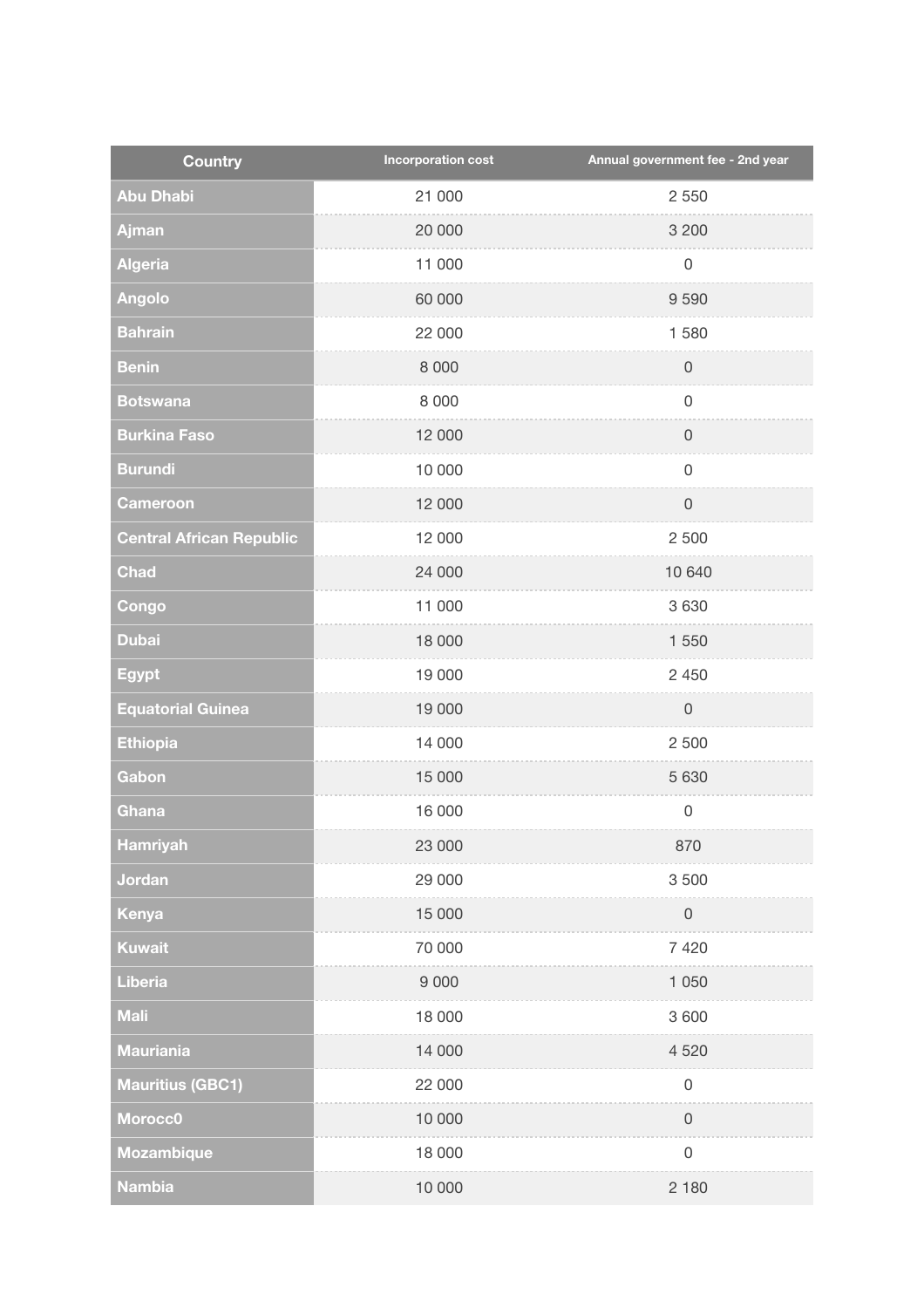| <b>Country</b>        | <b>Incorporation cost</b> | Annual government fee - 2nd year |
|-----------------------|---------------------------|----------------------------------|
| <b>Nigeria</b>        | 18 000                    | $\mathsf 0$                      |
| <b>Oman</b>           | 25 000                    | $\mathsf{O}\xspace$              |
| Qatar                 | 27 000                    | 1 400                            |
| <b>Rwanda</b>         | 15 000                    | $\mathsf{O}\xspace$              |
| <b>Ras Al Khaimah</b> | 15 000                    | 1 300                            |
| Saudi Arabia          | 35 000                    | 7 4 2 0                          |
| <b>Senegal</b>        | 12 000                    | $\mathsf 0$                      |
| <b>Seychelles</b>     | 5 0 0 0                   | 1 000                            |
| <b>Sierre Leone</b>   | 15 000                    | $\mathsf 0$                      |
| <b>Sharjah</b>        | 27 000                    | 4 8 5 0                          |
| <b>South Africa</b>   | 10 000                    | $\mathsf 0$                      |
| <b>Swaziland</b>      | 12 000                    | $\mathbf 0$                      |
| <b>Tanzania</b>       | 25 000                    | 1 150                            |
| <b>Togo</b>           | 12 000                    | $\mathsf{O}\xspace$              |
| <b>Tunesia</b>        | 10 000                    | $\mathbf 0$                      |
| <b>UAE</b>            | 18 000                    | 1 550                            |
| <b>Uganda</b>         | 16 000                    | 4 100                            |
| <b>Zambia</b>         | 12 000                    | 1 650                            |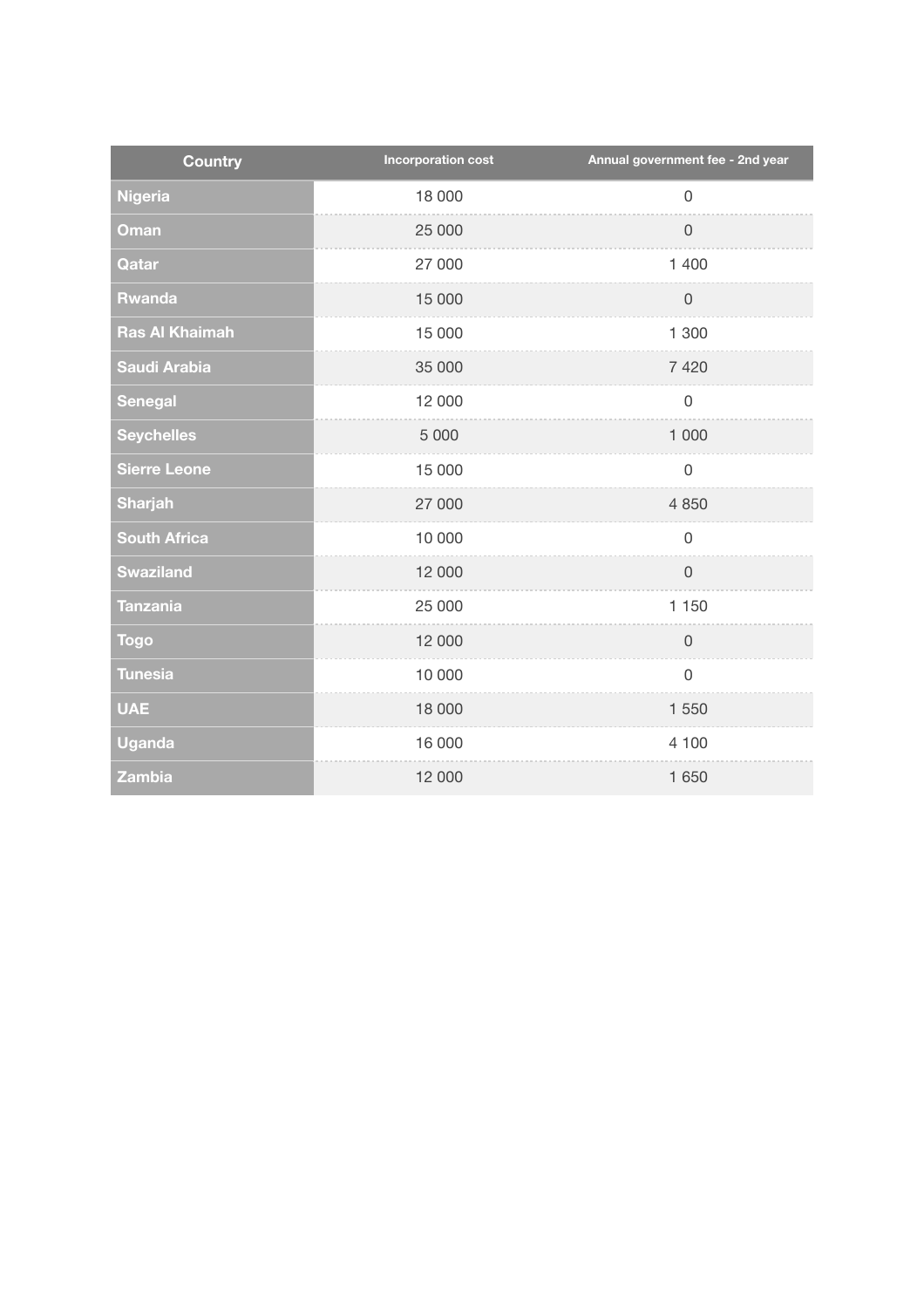| <b>Country</b>                  | <b>Incorporation cost</b> | Annual government fee - 2nd year |
|---------------------------------|---------------------------|----------------------------------|
| <b>Albania</b>                  | 9 0 0 0                   | $\mathsf 0$                      |
| <b>Andorra</b>                  | 22 000                    | 1800                             |
| <b>Armenia</b>                  | 7 0 0 0                   | 950                              |
| <b>Austria</b>                  | 12 000                    | 3 500                            |
| <b>Bosnia &amp; Herzegovina</b> | 9 0 0 0                   | $\mathsf 0$                      |
| <b>Bulgaria</b>                 | 6 0 0 0                   | 1 200                            |
| <b>Croatia</b>                  | 6 0 0 0                   | $\mathsf 0$                      |
| <b>Cyprus</b>                   | 7 000                     | $\mathbf 0$                      |
| <b>Czech Republic</b>           | 5 0 0 0                   | $\mathsf 0$                      |
| <b>Denmark</b>                  | 7 000                     | 2 400                            |
| <b>Estonia</b>                  | 5 0 0 0                   | 1700                             |
| <b>Finland</b>                  | 10 000                    | $\mathsf 0$                      |
| <b>France</b>                   | 7 0 0 0                   | $\mathsf{O}\xspace$              |
| Georgia                         | 8 0 0 0                   | <b>US 950</b>                    |
| Germany                         | 6 0 0 0                   | 3 2 5 0                          |
| <b>Gibraltar</b>                | 7 0 0 0                   | 1 200                            |
| <b>Greece</b>                   | 7 000                     | 1 900                            |
| Greenland                       | 10 000                    | <b>US 3,500</b>                  |
| <b>Guernsey</b>                 | 10 000                    | <b>POND 750</b>                  |
| Hungary                         | 6 0 0 0                   | 0                                |
| Iceland                         | 10 000                    | 4 500                            |
| <b>Ireland</b>                  | 6 0 0 0                   | 1 6 9 5                          |
| <b>Isle of Man</b>              | 8 0 0 0                   | POND 2,200                       |
| <b>Italy</b>                    | 6 0 0 0                   | 1850                             |
| <b>Jersey</b>                   | 9 0 0 0                   | $\mathsf 0$                      |
| Kosovo                          | 8 0 0 0                   | $\mathsf 0$                      |
| <b>Latvia</b>                   | 6 0 0 0                   | $\mathsf 0$                      |
| Liechtenstein                   | 14 000                    | 4 0 5 0                          |
| <b>Lithuania</b>                | 8 0 0 0                   | $\mathsf 0$                      |
| Luxembourg                      | 14 000                    | $\mathsf{O}$                     |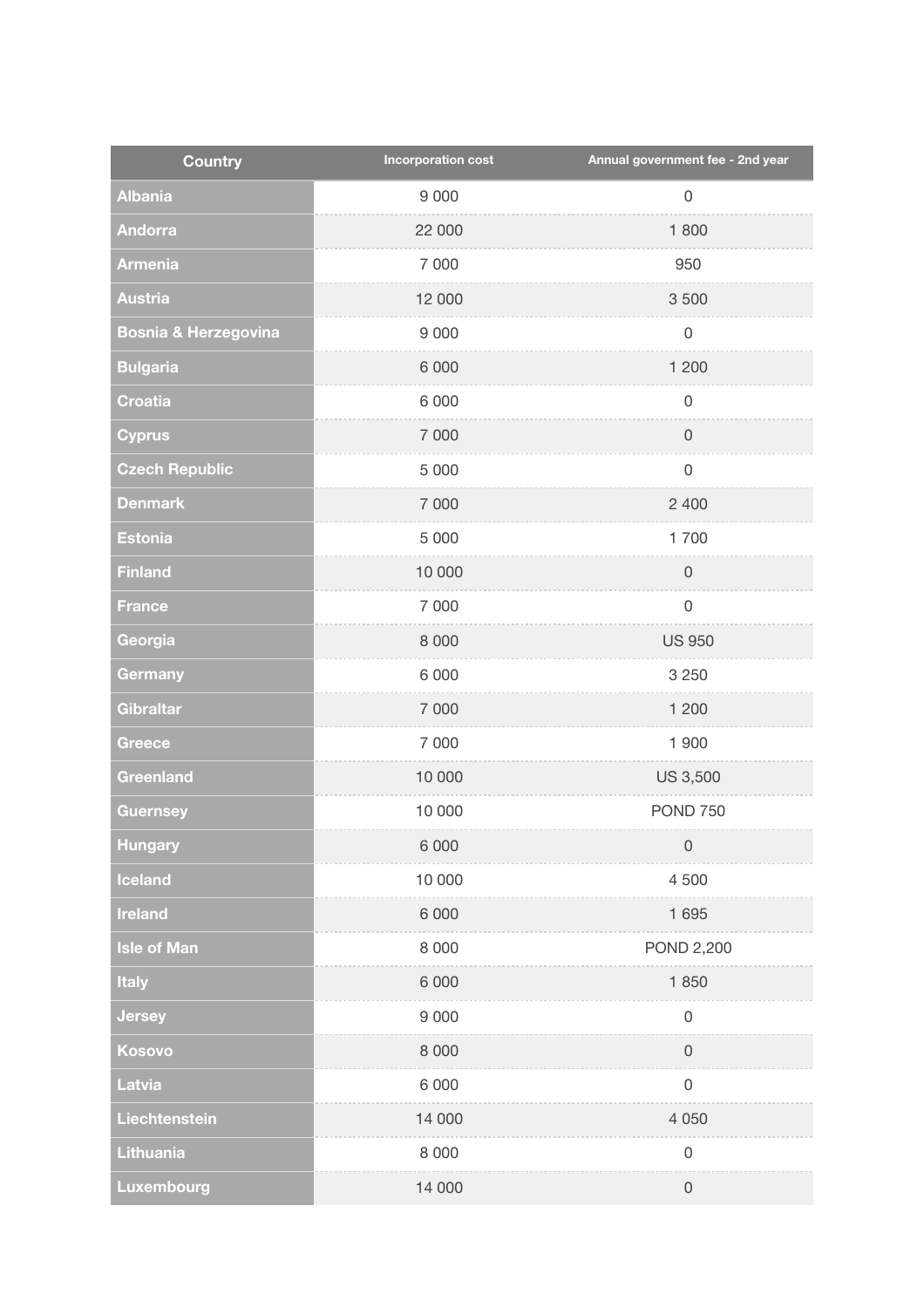| <b>Country</b>     | <b>Incorporation cost</b> | Annual government fee - 2nd year |
|--------------------|---------------------------|----------------------------------|
| <b>Macedonia</b>   | 12 000                    | 2750                             |
| <b>Madeira</b>     | 11 000                    | $\mathsf{O}\xspace$              |
| <b>Malta</b>       | 7 000                     | 550                              |
| <b>Moldava</b>     | 5 0 0 0                   | 800                              |
| <b>Monaco</b>      | 15 000                    | $\mathbf 0$                      |
| Montenegro         | 9 0 0 0                   | 400                              |
| <b>Netherlands</b> | 5 0 0 0                   | $\mathbf 0$                      |
| <b>Norway</b>      | 5 0 0 0                   | $\mathsf{O}\xspace$              |
| Poland             | 5 0 0 0                   | $\mathsf 0$                      |
| <b>Portugal</b>    | 5 0 0 0                   | $\mathsf 0$                      |
| Romania            | 5 0 0 0                   | $\mathsf{O}\xspace$              |
| <b>Russia</b>      | 7 000                     | 824                              |
| <b>San Marino</b>  | 11 000                    | 1850                             |
| <b>Slovakia</b>    | 5 0 0 0                   | 1 350                            |
| Slovenia           | 9 0 0 0                   | 4700                             |
| <b>Spain</b>       | 5 0 0 0                   | $\mathsf 0$                      |
| <b>Sweden</b>      | 7 000                     | $\mathbf 0$                      |
| <b>Switzerland</b> | 14 000                    | $\overline{0}$                   |
| <b>Turkey</b>      | 10 000                    | 1750                             |
| <b>UK</b>          | 5 0 0 0                   | $\mathsf 0$                      |
| <b>Ukraine</b>     | 8 0 0 0                   | 1 250                            |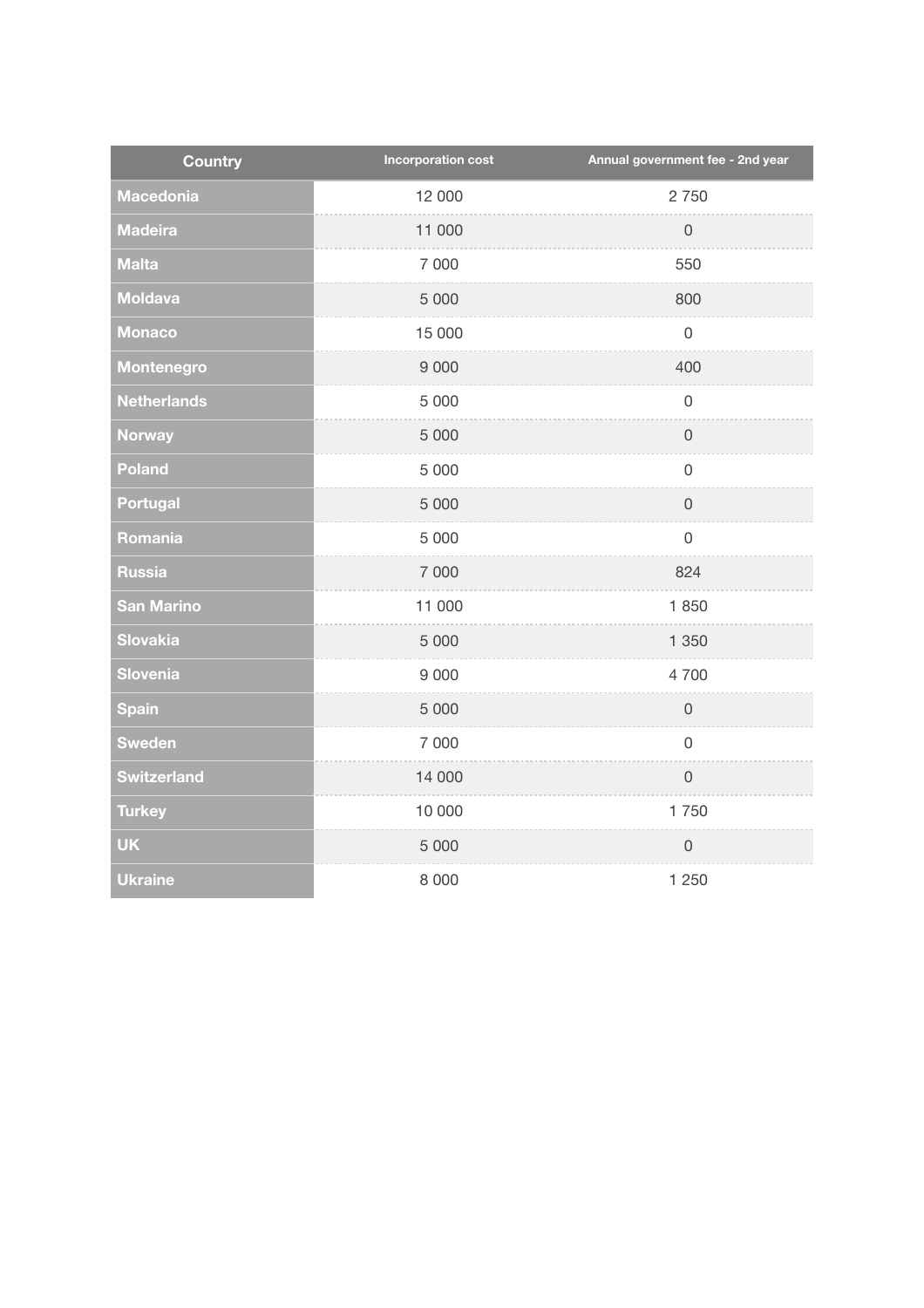| <b>Country</b>                | <b>Incorporation cost</b> | Annual government fee - 2nd year |
|-------------------------------|---------------------------|----------------------------------|
| <b>Anguilla</b>               | 6 0 0 0                   | 1 100                            |
| <b>Argentina</b>              | 15 000                    | 2 800                            |
| <b>Bahamas</b>                | 8 0 0 0                   | 1800                             |
| <b>Barbados</b>               | 10 000                    | $\mathsf{O}\xspace$              |
| <b>Belize</b>                 | 8 0 0 0                   | 1 100                            |
| <b>Bermuda</b>                | 15 000                    | 7 5 5 0                          |
| <b>Bolivia</b>                | 16 000                    | 3800                             |
| <b>Brazil</b>                 | 22 000                    | $\mathsf 0$                      |
| <b>British Virgin Islands</b> | 10 000                    | 1 100                            |
| <b>Canada</b>                 | 9 0 0 0                   | 1 300                            |
| <b>Cayman Islands</b>         | 14 000                    | 750                              |
| <b>Chile</b>                  | 14 000                    | $\mathsf 0$                      |
| Colombia                      | 10 000                    | 1 200                            |
| <b>Costa Rica</b>             | 8 0 0 0                   | 350                              |
| <b>Delaware</b>               | 5 0 0 0                   | $\mathsf{O}\xspace$              |
| <b>Dominica</b>               | 5 0 0 0                   | 1 100                            |
| <b>Dominican Republic</b>     | 13 000                    | 2 800                            |
| <b>Ecuador</b>                | 11 000                    | 1 000                            |
| <b>El Salvador</b>            | 8 0 0 0                   | $\mathsf{O}\xspace$              |
| Greenland                     | 12 000                    | 3 500                            |
| <b>Haiti</b>                  | 18 000                    | 3500                             |
| <b>Honduras</b>               | 15 000                    | 2 800                            |
| <b>Jamaica</b>                | 9 0 0 0                   | 2 8 7 5                          |
| <b>Massachusetts</b>          | 6 0 0 0                   | 850                              |
| <b>Mexico</b>                 | 15 000                    | 1820                             |
| <b>Nevada</b>                 | 5 0 0 0                   | 850                              |
| <b>Nicaragua</b>              | 12 000                    | 2 800                            |
| Panama                        | 5 0 0 0                   | $\mathsf{O}\xspace$              |
| <b>Paraguay</b>               | 10 000                    | $\mathsf 0$                      |
| Peru                          | 12 000                    | 1750                             |